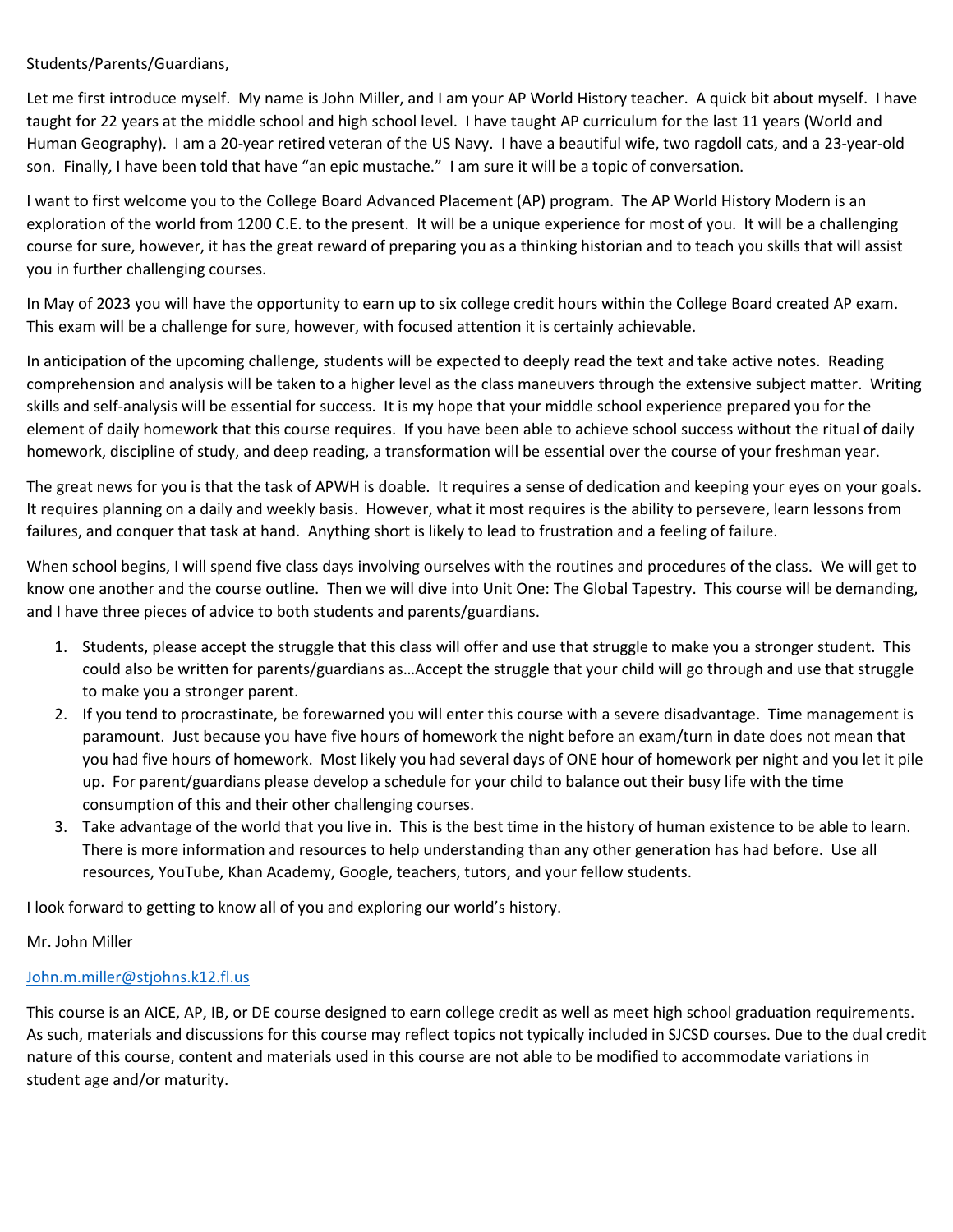#### Summer Assignment 2022

This assignment will enable you to become familiar with the actual AP World course, lay down a historical framework as to what happened prior to the c. 1200 C.E., and ready yourself with the first two sub-units for the course.

The assignment will be your first large formative assignment and will be due by the end of the first week of school.

Step One: You will need to purchase the following

• The newest edition of the Perfection Learning/AMSCO AP World History-Modern book: (Softback Edition)

[https://www.amazon.com/Advanced-Placement-World-History-](https://www.amazon.com/Advanced-Placement-World-History-Modern/dp/1531129161/ref=sr_1_1?crid=2N474GBP5H6CY&keywords=amsco+modern+world+history&qid=1651671544&sprefix=amsco+modern+world+history%2Caps%2C166&sr=8-1)[Modern/dp/1531129161/ref=sr\\_1\\_1?crid=2N474GBP5H6CY&keywords=amsco+modern+world+history&qid=1651671544&sprefi](https://www.amazon.com/Advanced-Placement-World-History-Modern/dp/1531129161/ref=sr_1_1?crid=2N474GBP5H6CY&keywords=amsco+modern+world+history&qid=1651671544&sprefix=amsco+modern+world+history%2Caps%2C166&sr=8-1) [x=amsco+modern+world+history%2Caps%2C166&sr=8-1](https://www.amazon.com/Advanced-Placement-World-History-Modern/dp/1531129161/ref=sr_1_1?crid=2N474GBP5H6CY&keywords=amsco+modern+world+history&qid=1651671544&sprefix=amsco+modern+world+history%2Caps%2C166&sr=8-1)

If you are going to try and purchase a used copy, make sure it is the 2020 edition (or later if applicable). Editions prior to 2020 preclude the significant changes (the course use to start at c. 8,000 B.C.E.) that occurred with the course prior to the 2019 academic year. In addition to its summer use, this book will be used extensively for the entire year.

### **If you would like a PDF of the assigned reading so you can start before you receive your textbook, please email a request for the file.**

The Summer 2022 assignment will be broken into four parts. Each academic part will be concentrating on a specific skill that will be used throughout the upcoming school year.

#### **Part 1: SPICE-T World History Themes**

Watch the video that describes the World History Themes SPICE-T[: https://youtu.be/FGkPdmsDvWw](https://youtu.be/FGkPdmsDvWw)

As you watch the video you are to have six index cards. Each card is labeled a different SPICE-T category. As you watch the video take notes on the side of the card you wrote the category on. These notes should reflect understanding of the category. You are to writing information from the video. Example: One card will be your Social card and you will take notes on how social is described from the video. Leave the other side of each card blank for now.

Watch the second video on SPICE-T: [https://youtu.be/XQc\\_N80ssMw](https://youtu.be/XQc_N80ssMw) Watch it to the 6-minute mark.

As you watch the video add more information that may be added to the SPICE-T topic. Remember to leave one side of each card blank.

To complete Part 1 you are to choose one of the movies listed and on the blank side of each of your SPICE-T cards you are to explain how scenes in the movie fit into that theme. A scene may fit into multiple themes.

Movie Choice: Star Wars (Episode 4), WALL-E, or Black Panther (Marvel)

When finished you are to take a picture of both your SPICE-T video notes and your movie notes. Send the pictures to me via email. [John.m.miller@stjohns.k12.fl.us](mailto:John.m.miller@stjohns.k12.fl.us)

You are to bring those cards for the first week of class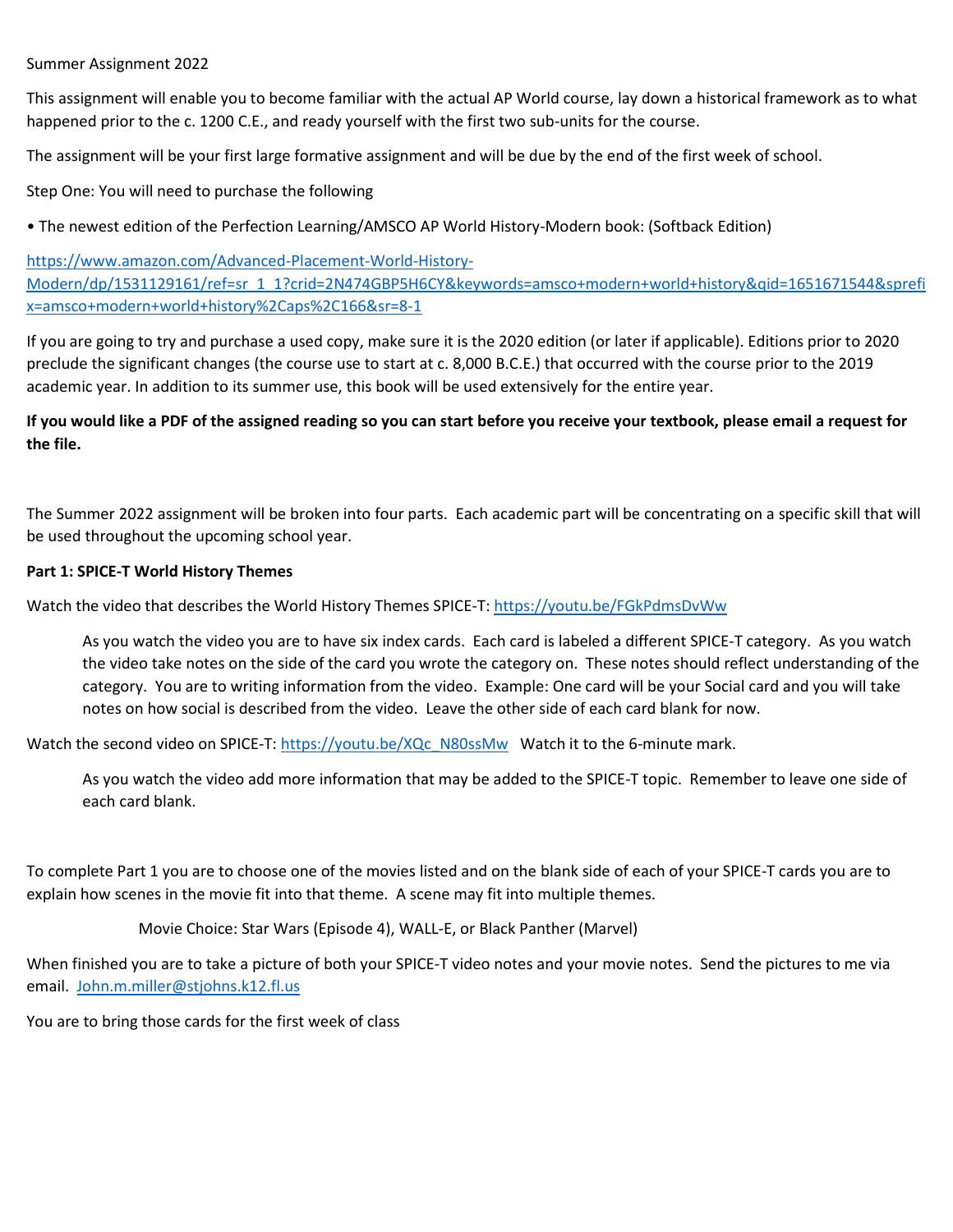#### **Part 2: Cornell Notetaking and Use**

Watch the video that describes the Cornell Notes styl[e https://youtu.be/nX-xshA\\_0m8](https://youtu.be/nX-xshA_0m8)

Using the Cornell Notes style take notes on the following pages of your AMSCO text. (Treat each set of pages as a different assignment).

VERY IMPORTANT: When doing Cornell Notes they must be done by hand and not typed. This is very important for the learning process.

Prologue Part 1: XLI-XLIV (Cornell Notes Style)

Prologue Part 2: XIV-LIII (Cornell Notes Style)

Prologue Part 3: LIV-LXI (Cornell Notes Style)

Prologue LXII Answer the questions from the "Reflect on the Prologue." To be completed on electronic from and sent to my email upon completion.

Cornell Notes Checklist:

You have titled your Cornell Notes with the Class, Text and pages read, and Date.

You have broken each paragraph down to its most basic content. Using SPICE-T to help break down the basic information of the paragraph.

You have written notes that break down the images, maps, charts, etc. in the section.

You have written questions in the "Cue" section that can be answered from your notes.

You have summarized the notes in at least five sentences.

IMPORTANT NOTE: You should not be copying word for word from the text. You do not need a second copy of the textbook. You are writing notes for each paragraph breaking it down to its basic component. Ask yourself "how does this paragraph fit into SPICE-T?" or "how does the information in the paragraph connect with previous learned material?"

#### **Part 3: Textbook Reading and Guided Note Taking**

Read AMSCO World History Modern Unit 1.1 and 1.2 and then fill out the attached guided reading notes.

#### **Part 4: Homework for Parent/Guardian**

Hello Parents/Guardians. You have a bit of homework to go along with your child's summer assignments. Please send me an email that introduces yourself and tell me what you see as your child's greatest area of strength and his/her greatest area of growth. This can be academically or socially. Finally, what is one piece of advice you would give yourself if you could go back in time and talk to yourself at 14/15. If you would please keep this a bit of a secret from your child because I use it during the first week's class. Do not forget to include your child's name.

Thank you and have a great summer.

Mr. Miller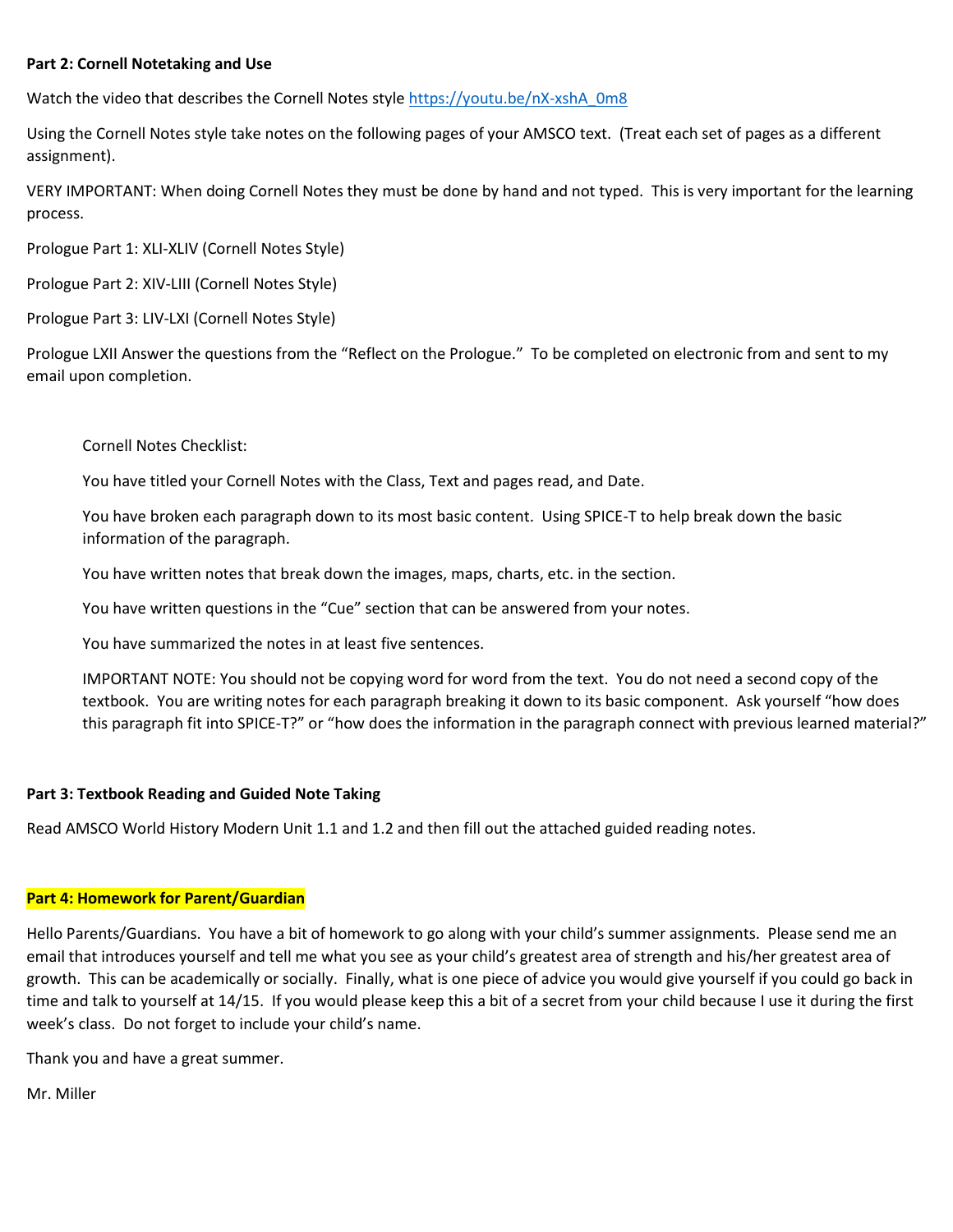# **Summer Assignment Checklist**

- $\checkmark$  You have ordered a copy of the AMSCO World History: Modern text. You have your class supplies from list below.
- $\checkmark$  You have completed the SPICE-T Index card notes and Movie notes. You have taken a picture of the movie side of the cards and emailed them to me. Due by the first week of school
- $\checkmark$  You have completed the Cornell Notes on the three parts of the Prologue of the AMSCO text and completed the questions (These will be turned in during the first week of school.)
- $\checkmark$  You have completed the first 2 guided reading notes of the AMSCO World History: Modern Text. (These will be turned in during the second week of school.)
- $\checkmark$  Your parents have sent in their homework via email. Make sure it includes your name. Emailed to me by August the first day of school. [john.m.miller@stjohns.k12.fl.us](mailto:john.m.miller@stjohns.k12.fl.us)

Remember if you are unable to quickly get a copy of the AMSCO World History Modern text please email me a request of the PDF of the assigned sections so you can start your assignments.

## CLASS SUPPLY LIST

- 1. Colored Pencils for map notes (you should also get a pencil sharpener for those pencils. They cannot be sharpened in the classroom sharpener. They tend to damage it over time.
- 2. Variety of highlighter colors
- 3. 3 Inch 3-Ring Binder with dividers to create 10 sections.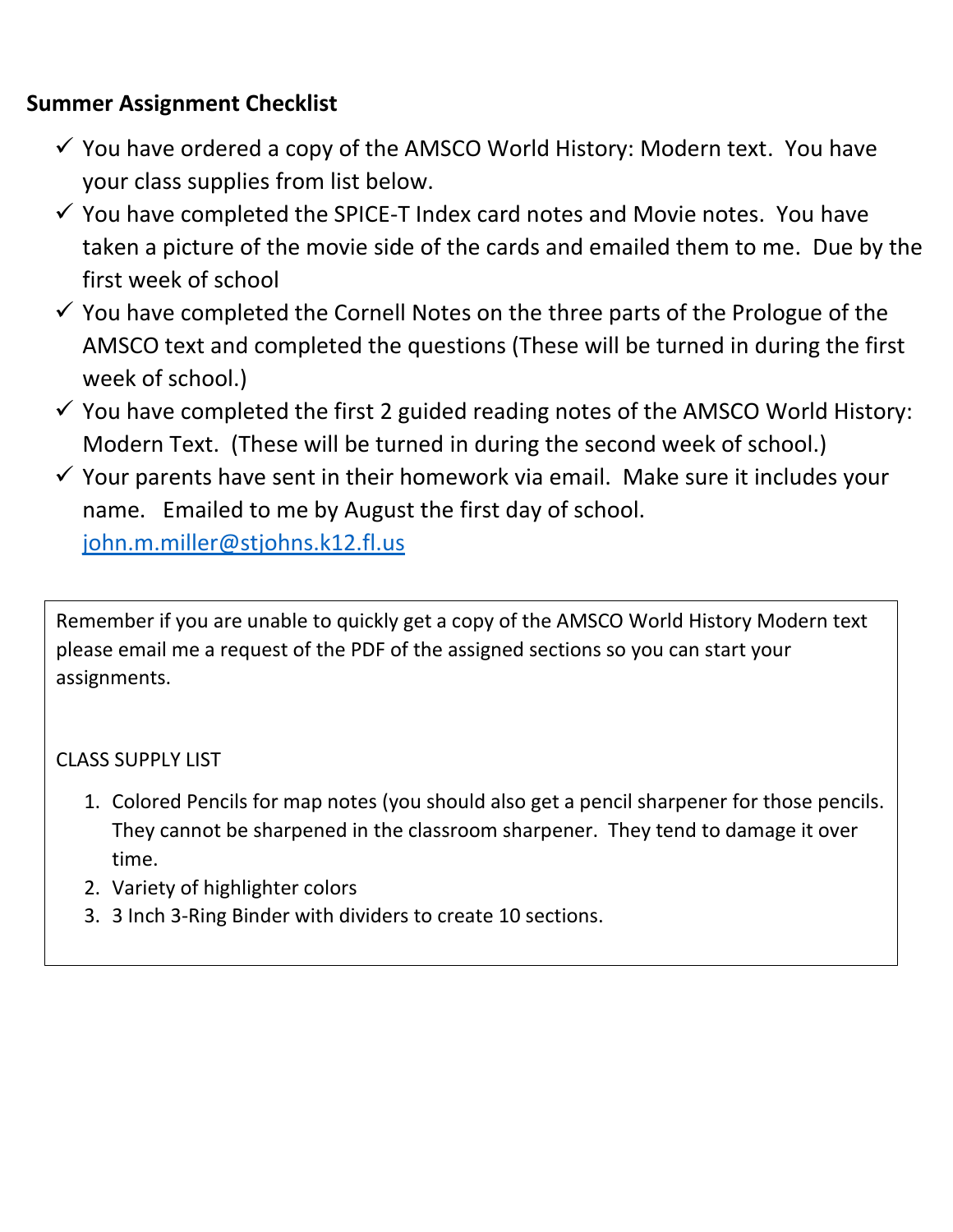| Name: | Per | ` Date.<br>Due | ہ+ددا<br>∩ct−<br>. Jdlt.<br>$-1$ . |
|-------|-----|----------------|------------------------------------|
|       |     |                |                                    |

#### APWH |Unit One "The Global Tapestry from c. 1200 to c. 1450" Reading Questions

*Directions:* For each reading section of Unit 1, define the important vocabulary words and answer the reading questions that follow using specific details. Certain sections will be due each week, typically the day of our weekly reading quiz. *It is imperative that you* complete your readings thoughtfully and independently. Students who do not do their reading will not do well in this course.

| Key term/event      | Definition (Who, What, When, Where) | <b>Significance (Why this term matters)</b> |
|---------------------|-------------------------------------|---------------------------------------------|
| 1. Song Dynasty     |                                     |                                             |
| 2. Grand Canal      |                                     |                                             |
| 3. Champa rice      |                                     |                                             |
| 4. Tributary system |                                     |                                             |

 $\top$ 

٦

#### **UNIT 1.1| Developments in East Asia from c. 1200 to c. 1450**

| 5. Kowtow                                                         |                                                                                                                                                   |  |
|-------------------------------------------------------------------|---------------------------------------------------------------------------------------------------------------------------------------------------|--|
| 6. Scholar Gentry                                                 |                                                                                                                                                   |  |
| 7. Foot Binding                                                   |                                                                                                                                                   |  |
| 8. Zen Buddhism                                                   |                                                                                                                                                   |  |
| 9. Filial piety                                                   |                                                                                                                                                   |  |
| 10. Neo-Confucianism                                              |                                                                                                                                                   |  |
| 11. Sinification                                                  |                                                                                                                                                   |  |
| Objective                                                         | <b>Key Developments</b>                                                                                                                           |  |
| Explain the<br>systems of<br>government<br>employed by<br>Chinese | A. Explain how an imperial bureaucracy/meritocracy works.<br>B. How did the Song Dynasty's imperial bureaucracy represent a political continuity? |  |
| dynasties and<br>how they<br>developed<br>over time.              | C. How did the imperial bureaucracy change over time?                                                                                             |  |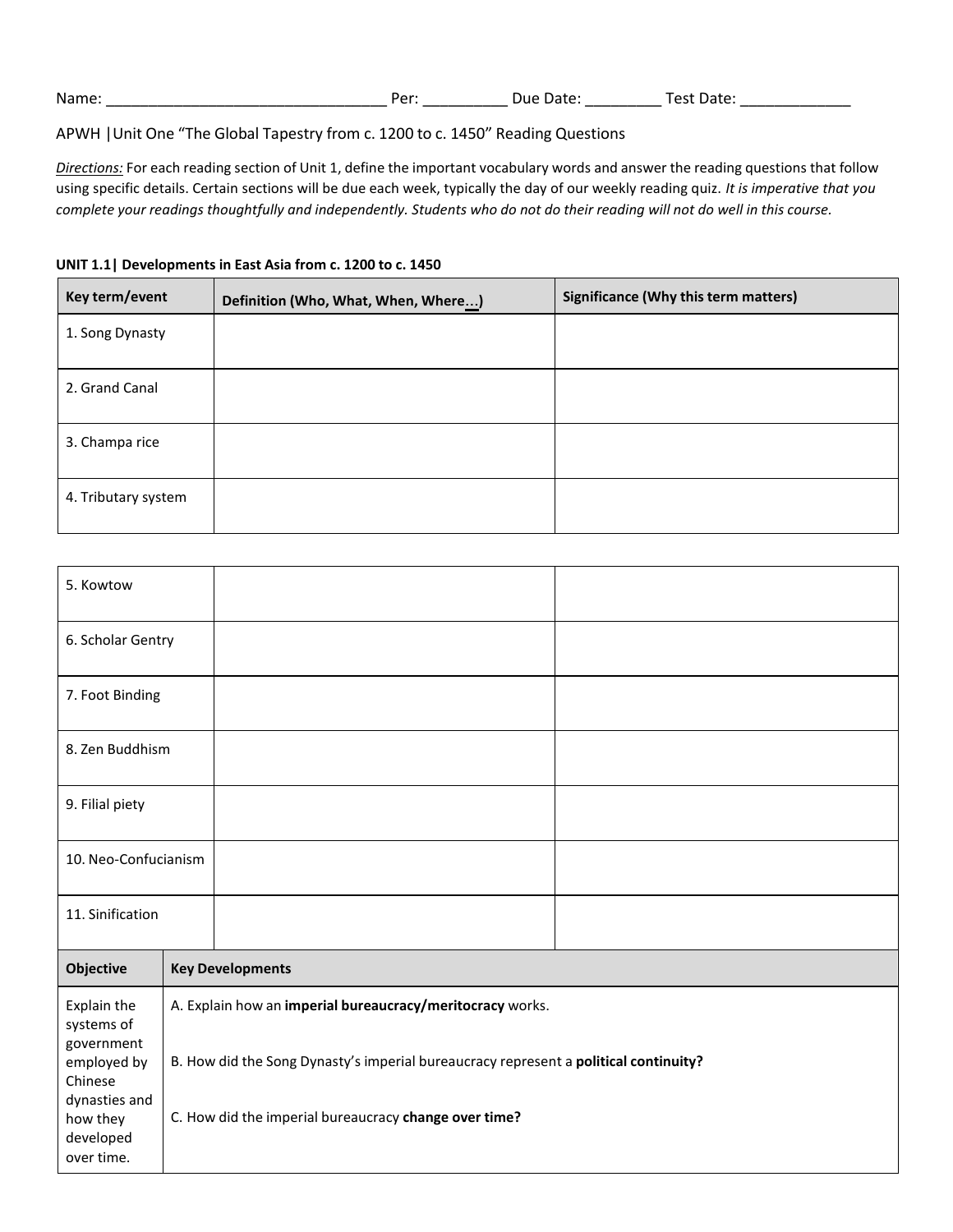|                                                           | D. How did Song China also utilize Confucianism to maintain control (see pg. 8)?                                                         |
|-----------------------------------------------------------|------------------------------------------------------------------------------------------------------------------------------------------|
|                                                           | E. How did China's imperial bureaucracy/meritocracy lead to the decline of the Song?                                                     |
| Explain the<br>effects of<br>innovation on<br>the Chinese | A. What lasting economic impact did the Tang Dynasty have on the Song Dynasty?                                                           |
| economy<br>over time.                                     | <b>B.</b> Trade networks:<br>How did the Grand Canal allow Song China to flourish economically?<br>$\bullet$                             |
|                                                           | What major trade network allowed China to trade items and technology (like guns) with Eurasia?                                           |
|                                                           | What two major developments allowed Song China to trade by sea?                                                                          |
|                                                           | C. Give examples of and explain how innovations in agriculture led to population growth and economic success.                            |
|                                                           | D. China's earlier discovery of coal led to the manufacturing of steel.<br>How did steel impact Song China?                              |
|                                                           | List three other items of trade from Song China.                                                                                         |
|                                                           | E. Song China became increasingly commercialized during proto-industrialization.<br>Explain what commercialization means for an economy. |
|                                                           | Explain how Song China continued to rely on free peasant and artisan labor.                                                              |
|                                                           | F. Explain how the Tributary System supported both economic and political power for Song China.                                          |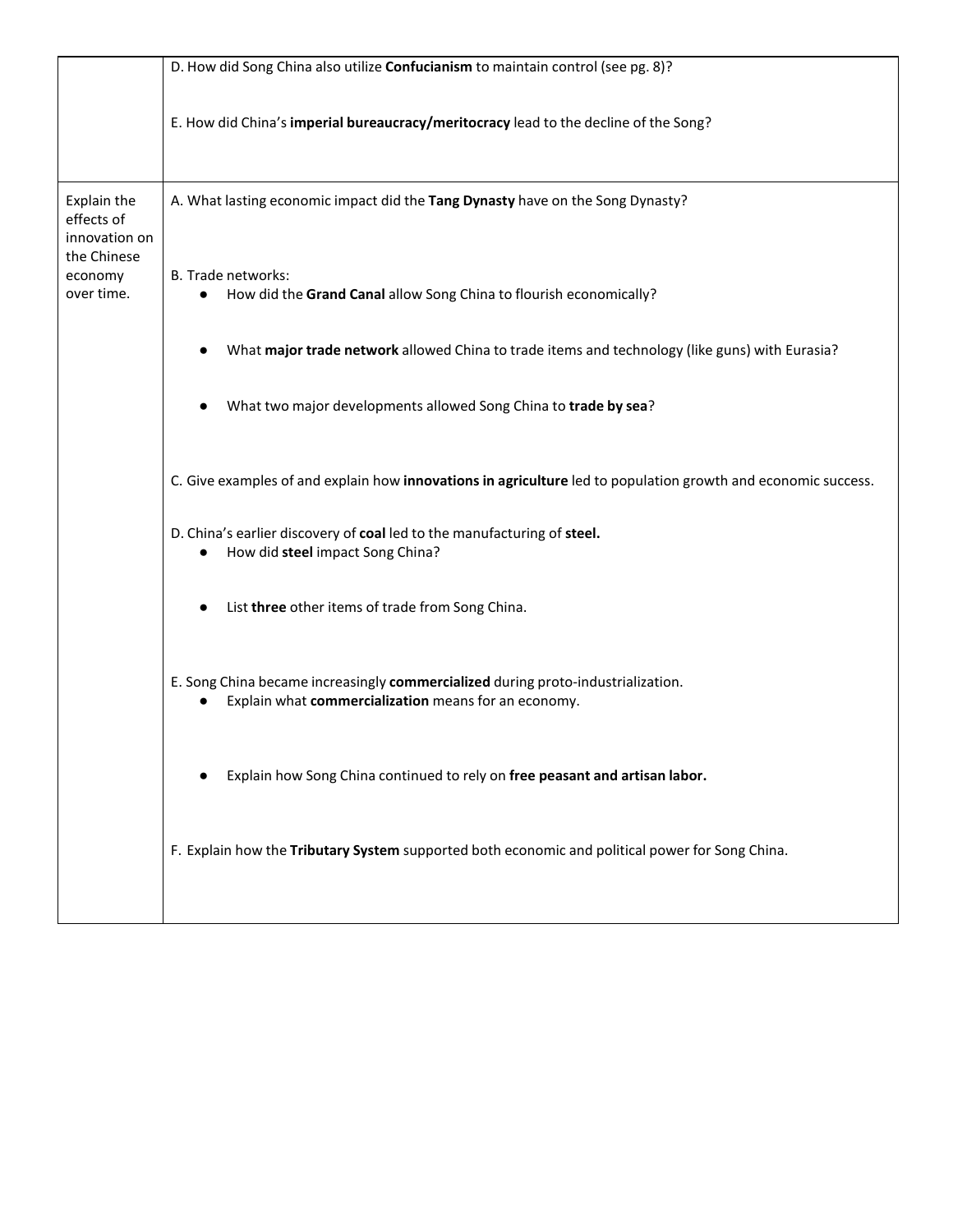| Explain the<br>effects of<br>Chinese<br>cultural<br>traditions on | A. Prior to the Song Dynasty, most of Chinese society lived in rural areas. How does Song China differ from earlier<br>history, and what makes this change happen?               |  |
|-------------------------------------------------------------------|----------------------------------------------------------------------------------------------------------------------------------------------------------------------------------|--|
| East Asia over<br>time.                                           | B. From most powerful to least powerful, list the six classes of social hierarchy.                                                                                               |  |
|                                                                   | C. What evidence is there that Chinese society was patriarchal (male dominated).                                                                                                 |  |
|                                                                   | D. Intellectual pursuits, such as literature, thrived in the Song Dynasty. What inventions from earlier Chinese<br>history allowed this to happen?                               |  |
|                                                                   | E. Buddhism continued to shape societies in Asia, especially in Song China.<br>How did it migrate to China?                                                                      |  |
|                                                                   | What do the three main types (Theravada, Mahayana, and Tibetan) of Buddhism have in common?<br>$\bullet$                                                                         |  |
|                                                                   | Explain how Zen Buddhism is a syncretic religion.                                                                                                                                |  |
|                                                                   | Buddhism posed a problem for the Tang Dynasty, who grew jealous. How did the Song Dynasty treat<br>$\bullet$<br>Buddhism (make sure to include Neo-Confucianism in your answer). |  |
|                                                                   | F. For each of the following countries, analyze the process and impact of Sinification.                                                                                          |  |
|                                                                   | <b>JAPAN</b><br>$\bullet$<br>Similarities to China:<br>$\circ$                                                                                                                   |  |
|                                                                   | Differences:<br>$\circ$                                                                                                                                                          |  |
|                                                                   | <b>KOREA</b><br>Similarities to China:<br>$\circ$                                                                                                                                |  |
|                                                                   | Differences:<br>$\circ$                                                                                                                                                          |  |
|                                                                   | <b>VIETNAM</b>                                                                                                                                                                   |  |
|                                                                   | ○ Similarities to China:                                                                                                                                                         |  |
|                                                                   | Differences:<br>$\circ$                                                                                                                                                          |  |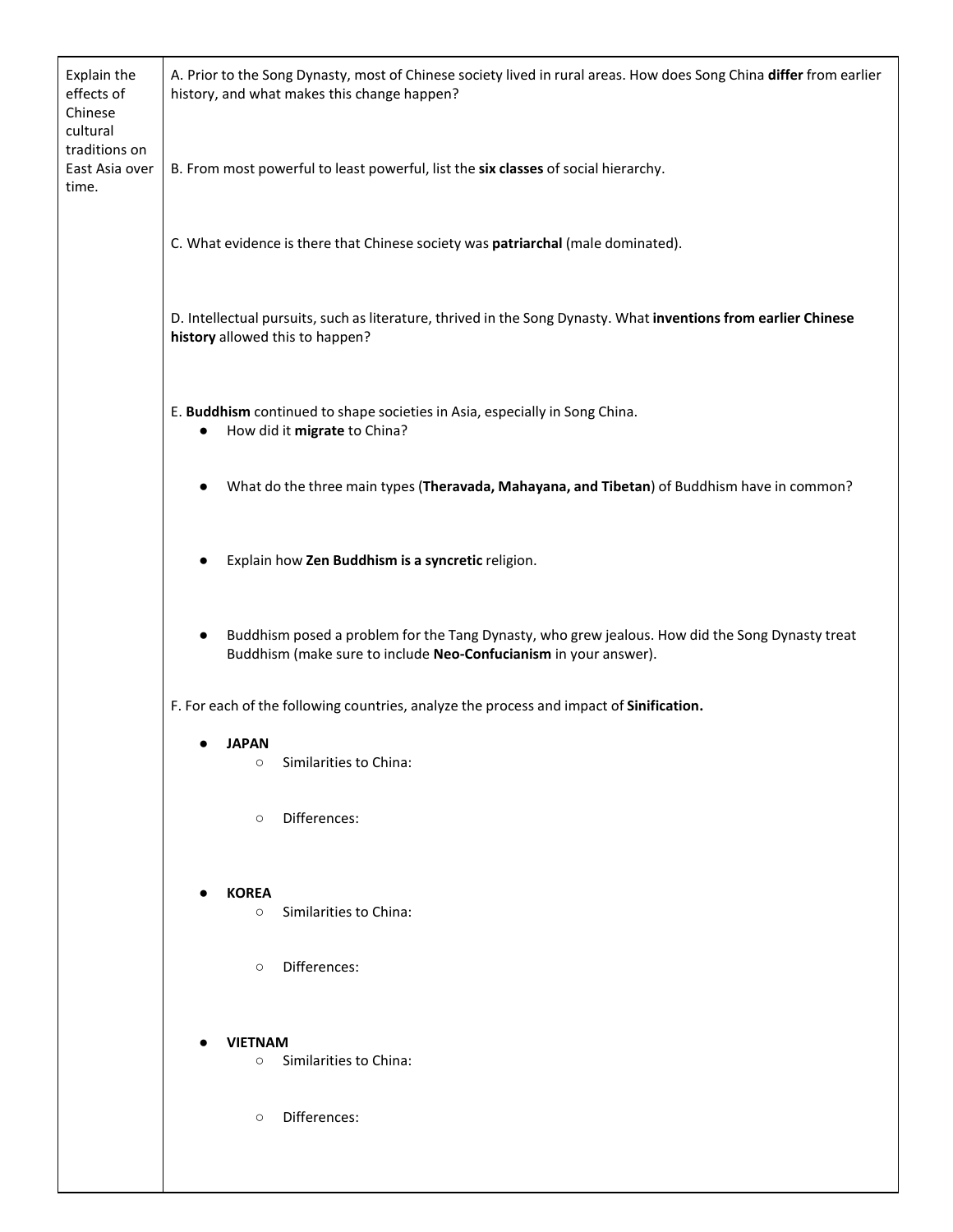#### **UNIT 1.2| Developments in Dar al-Islam**

| Key term/event                                                                              | Definition (Who, What, When, Where)                                                                                                                                                                                  | <b>Significance (Why this term matters)</b> |  |
|---------------------------------------------------------------------------------------------|----------------------------------------------------------------------------------------------------------------------------------------------------------------------------------------------------------------------|---------------------------------------------|--|
| 1. House of<br>Wisdom                                                                       |                                                                                                                                                                                                                      |                                             |  |
| 2. Hijab                                                                                    |                                                                                                                                                                                                                      |                                             |  |
| 3. Swahili                                                                                  |                                                                                                                                                                                                                      |                                             |  |
| 4. Battle of Tours                                                                          |                                                                                                                                                                                                                      |                                             |  |
| 5. "People of the<br>book" (Dhimmi)                                                         |                                                                                                                                                                                                                      |                                             |  |
| <b>Objective</b>                                                                            | <b>Key Developments</b>                                                                                                                                                                                              |                                             |  |
| Explain how<br>systems of<br>belief and<br>their<br>practices<br>affected<br>society in the | A. Throughout the chapter are references to the teachings of Islam and Muhammad. Go through and summarize<br>the impact of Islamic teachings on:<br><b>Tolerance:</b><br>$\bullet$<br><b>Education:</b><br>$\bullet$ |                                             |  |
| period from<br>c. 1200 to c.<br>1450.                                                       | <b>Economics:</b>                                                                                                                                                                                                    |                                             |  |
|                                                                                             | Slavery:                                                                                                                                                                                                             |                                             |  |
|                                                                                             | Women:                                                                                                                                                                                                               |                                             |  |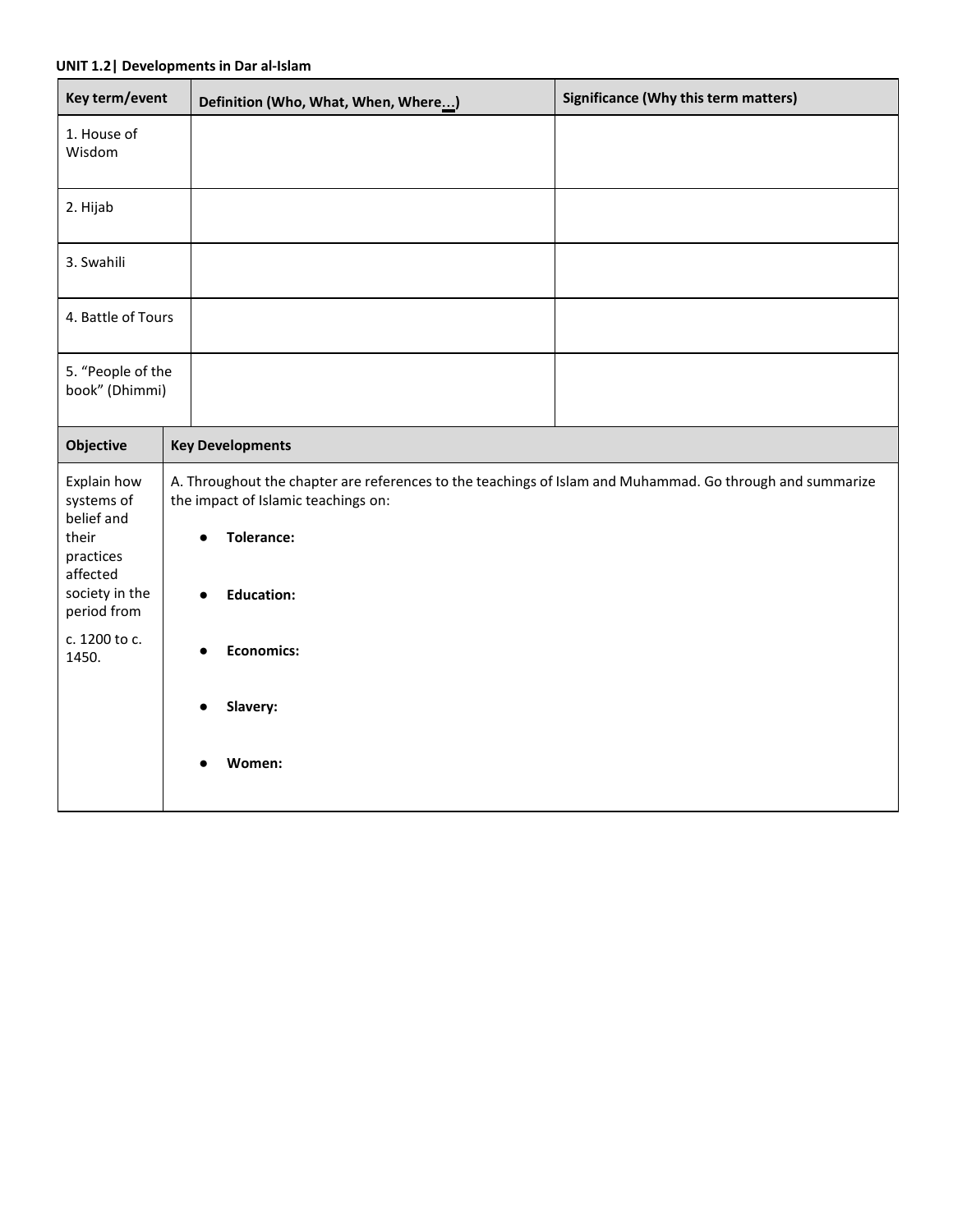| Explain the<br>causes and<br>effects of<br>therise of<br>Islamic | A. The Abbasid Empire began to crumble in the 1100s and 1200s due to attacks from outsiders. Summarize the<br>key characteristics/significance of each group below:<br><b>Mamluks:</b> |
|------------------------------------------------------------------|----------------------------------------------------------------------------------------------------------------------------------------------------------------------------------------|
| states over<br>time.                                             | <b>Seljuk Turks:</b>                                                                                                                                                                   |
|                                                                  | <b>Crusaders:</b>                                                                                                                                                                      |
|                                                                  | <b>Mongols:</b>                                                                                                                                                                        |
|                                                                  | B. Explain what/how economic challenges also led to the decline of the Abbasid Empire.                                                                                                 |
|                                                                  | C. As new Islamic political entities emerged, they demonstrated several cultural continuities. Summarize them.                                                                         |
|                                                                  |                                                                                                                                                                                        |
|                                                                  | D. New Islamic political entities also demonstrated several cultural innovations. Explain how the following<br>contributed to this "golden age".                                       |
|                                                                  | Nasiral-Din al-Tusi (1201-1274):                                                                                                                                                       |
|                                                                  | Ibn Khaldun (1332-1406):                                                                                                                                                               |
|                                                                  | A'ishah al-Ba'uniyyah (1460-1507):                                                                                                                                                     |
|                                                                  |                                                                                                                                                                                        |
|                                                                  | E. Summarize how the activities of Sufis, merchants, and the Islamic military led to the expansion of the Islamic<br>Empire.                                                           |
|                                                                  | Sufis:                                                                                                                                                                                 |
|                                                                  | <b>Merchants</b>                                                                                                                                                                       |
|                                                                  | Military:                                                                                                                                                                              |
|                                                                  | F. How were slaves and women treated under Islam?                                                                                                                                      |
|                                                                  | G. What was the impact of Islam in:<br>Africa:<br>$\bullet$                                                                                                                            |
|                                                                  | Spain:                                                                                                                                                                                 |